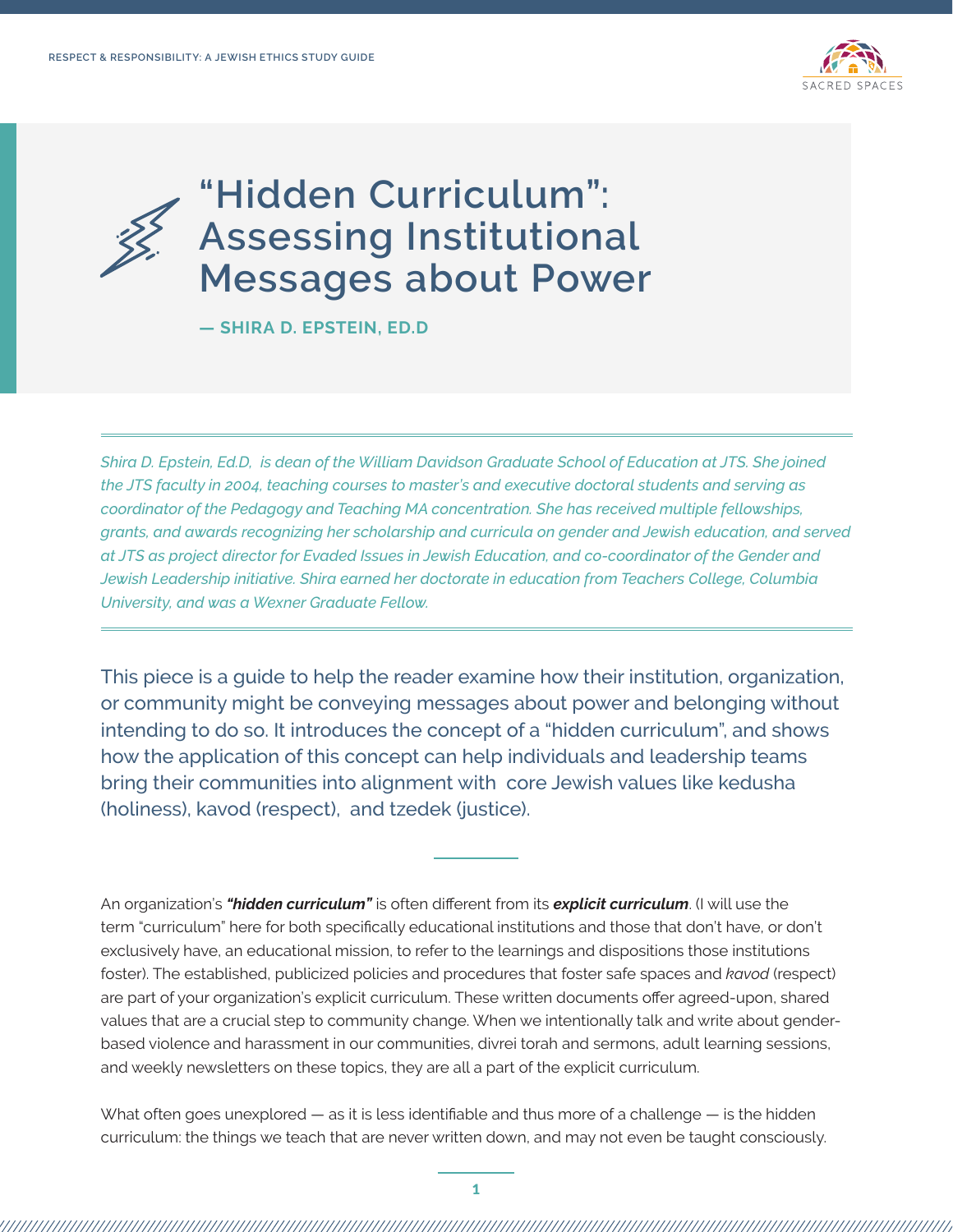

As opposed to the explicit curriculum, the hidden curriculum is not formalized; it will not be found in any overview, handout, or guide. It consists of the implicit values that we learn just by being participants in our communities. While the messages of the hidden curriculum are everywhere, they hover just outside of our peripheral vision until we turn a spotlight onto them.

A crucial though often overlooked step in organizational and communal changemaking is the examination of the hidden curriculum about power: Who has the most power in our communities, and why? How are decisions made and who controls these processes? Whose voices are most heard? Where are our gaps, and where can we improve? In exploring the hidden curriculum, we are able to consider the culture of our institutions, and what our norms convey about our values. Our hidden curricula convey nuanced messages to young people and adults alike. It is ideal when our explicit and hidden curricula align with one another and we offer consistent messaging and values.

The term "hidden curriculum" is potentially misleading. Its messages are actually in plain sight; what makes it "hidden" is that often these messages go unnamed - they are not spoken about or acknowledged. The questions below are suggested prompts for surfacing these messages so that they can be acknowledged and, where appropriate, changed. The hidden curriculum can be explored in many ways--for example, across a series of meetings, in sub-committees, in small-scale facilitated conversations, and/or through the solicitation of individual written answers.

# **SUGGESTED PROMPTS TO SPARK EXAMINATION OF AN ORGANIZATION'S HIDDEN CURRICULUM AROUND POWER:**

## **1. What messages do we convey at meetings and public programs about how diverse opinions will be heard?**

- **• For example:** Do we have a set of spoken and written norms or values for sharing opinions and beliefs in a respectful way?
- **This connects to creating sacred spaces because** every gathering in an institution is an opportunity for modeling respectful dialogue.

# **2. What messages do we convey about what counts as strong leadership and expertise?**

- **• For example:** Is there diverse gender representation across the positions of leadership (both professional and lay leadership)?
- **• This connects to creating sacred spaces because**…studies demonstrate that when adults (across genders) are asked to imagine "what does a leader look like?" they will likely picture a male. If we want to change conceptions about what constitutes leadership and expertise, we need to actively choose diverse representation.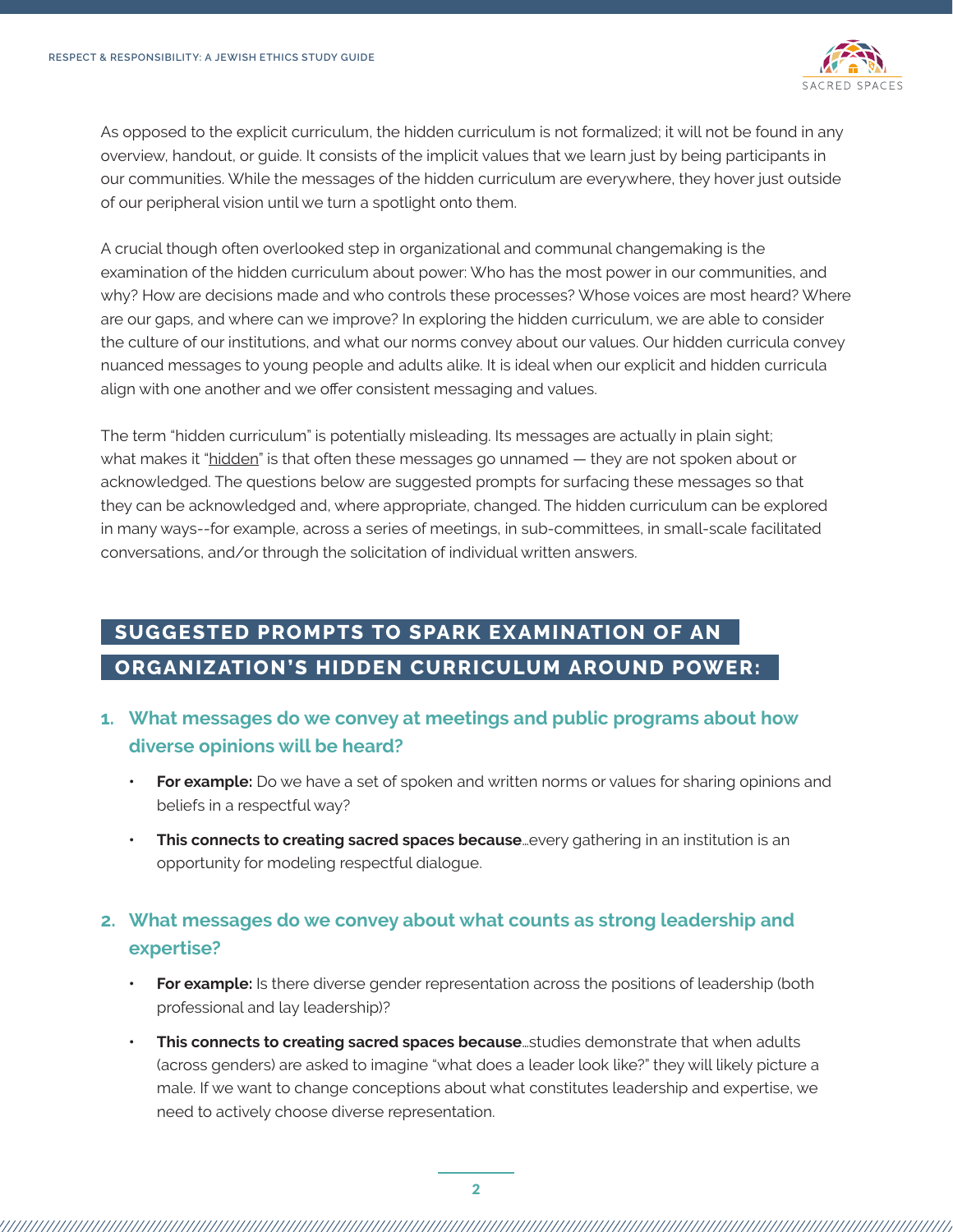

#### **3. What messages do we convey around who has power to make policies?**

- **• For example:** Are institutional policies made within committees? How are they shared and distributed? How is input solicited and welcomed? Is there a written policy on harassment and safe space that has not been widely publicized? If not, how could it be shared and formalized so that it becomes explicit?
- **• This connects to creating sacred spaces because**…policies and guidelines (part of explicit curricula) set the tone for an organization and convey its values; however, policies that are developed by one person or a small group, or without input from a wide range of stakeholders, are often seen as "policing" or "intervention" rather than reflecting and advancing core values of safety, respect, and equity.

#### **4. What messages do we convey about who has status in our institution?**

- **• For example:** As you look across the past ten years of honorees for celebrations (dinner dances, fundraisers, Simchat Torah honors, etc.) can you see a diverse range of family structures, socioeconomic backgrounds, gender representation, etc.?
- **This connects to creating sacred spaces because**...honors such as these convey who we value and respect as contributors to our community.

#### **5. What messages do we send via public programming about experts in the field"?**

- **• For example:** When we host panel discussions or guest speakers, do we consider whether we are including a diverse representation of voices? How often do we have all-male panels? How often do we include, for example, Jews of color?
- **• This connects to creating sacred spaces because**…panels, speakers, and scholar-in-residence invitees implicitly convey our values around who has "expert power"--and who is worth listening to.

## **6. What messages do we send about the value of diverse professional roles in our institution?**

- **• For example:** What segment of the budget is allocated to compensation of the teachers; what segment is the early childhood education budget? Where do educational roles fall in the organizational structure?
- **• This connects to creating sacred spaces because**…for example, elementary and early childhood education is often considered "women's work", and thus, lower status work; also, when that work is undervalued, women are disproportionately affected. The level of compensation we pay sends messages about and correlates with who and what is respected in a community, what constitutes valued and respected knowledge, and what we view as "wisdom" and "thought leadership".